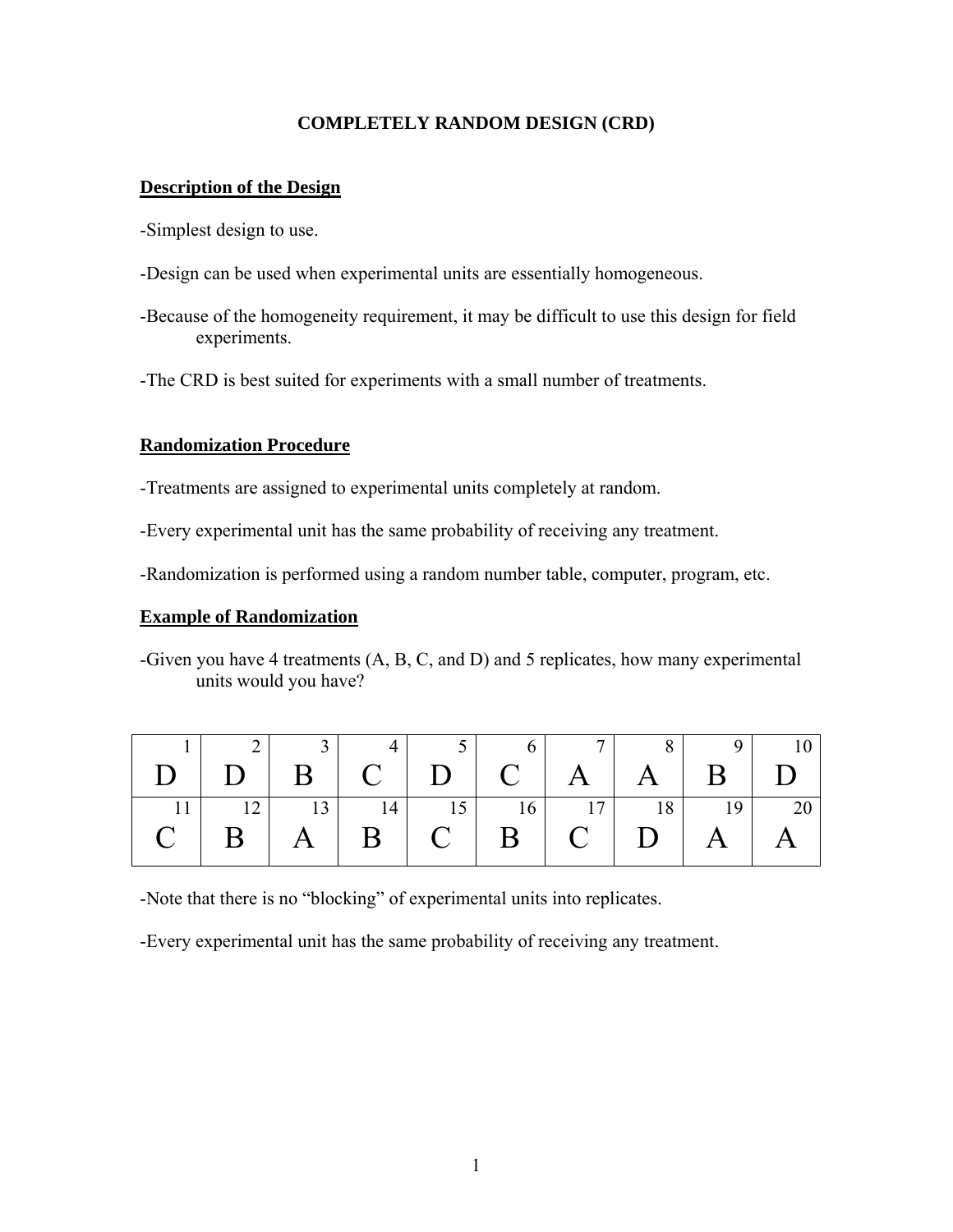# **Advantages of a CRD**

- 1. Very flexible design (i.e. number of treatments and replicates is only limited by the available number of experimental units).
- 2. Statistical analysis is simple compared to other designs.
- 3. Loss of information due to missing data is small compared to other designs due to the larger number of degrees of freedom for the error source of variation.

## **Disadvantages**

- 1. If experimental units are not homogeneous and you fail to minimize this variation using blocking, there may be a loss of precision.
- 2. Usually the least efficient design unless experimental units are homogeneous.
- 3. Not suited for a large number of treatments.

# **Fixed vs. Random Effects**

-The choice of labeling a factor as a fixed or random effect will affect how you will make the F-test.

-This will become more important later in the course when we discuss interactions.

## Fixed Effect

-All treatments of interest are included in your experiment.

-You cannot make inferences to a larger experiment.

Example 1: An experiment is conducted at Fargo and Grand Forks, ND. If location is considered a fixed effect, you cannot make inferences toward a larger area (e.g. the central Red River Valley).

Example 2: An experiment is conducted using four rates (e.g.  $\frac{1}{2}$  X, X, 1.5 X, 2 X) of a herbicide to determine its efficacy to control weeds. If rate is considered a fixed effect, you cannot make inferences about what may have occurred at any rates not used in the experiment (e.g.  $\frac{1}{4}$  x, 1.25 X, etc.).

## Random Effect

-Treatments are a sample of the population to which you can make inferences.

-You can make inferences toward a larger population using the information from the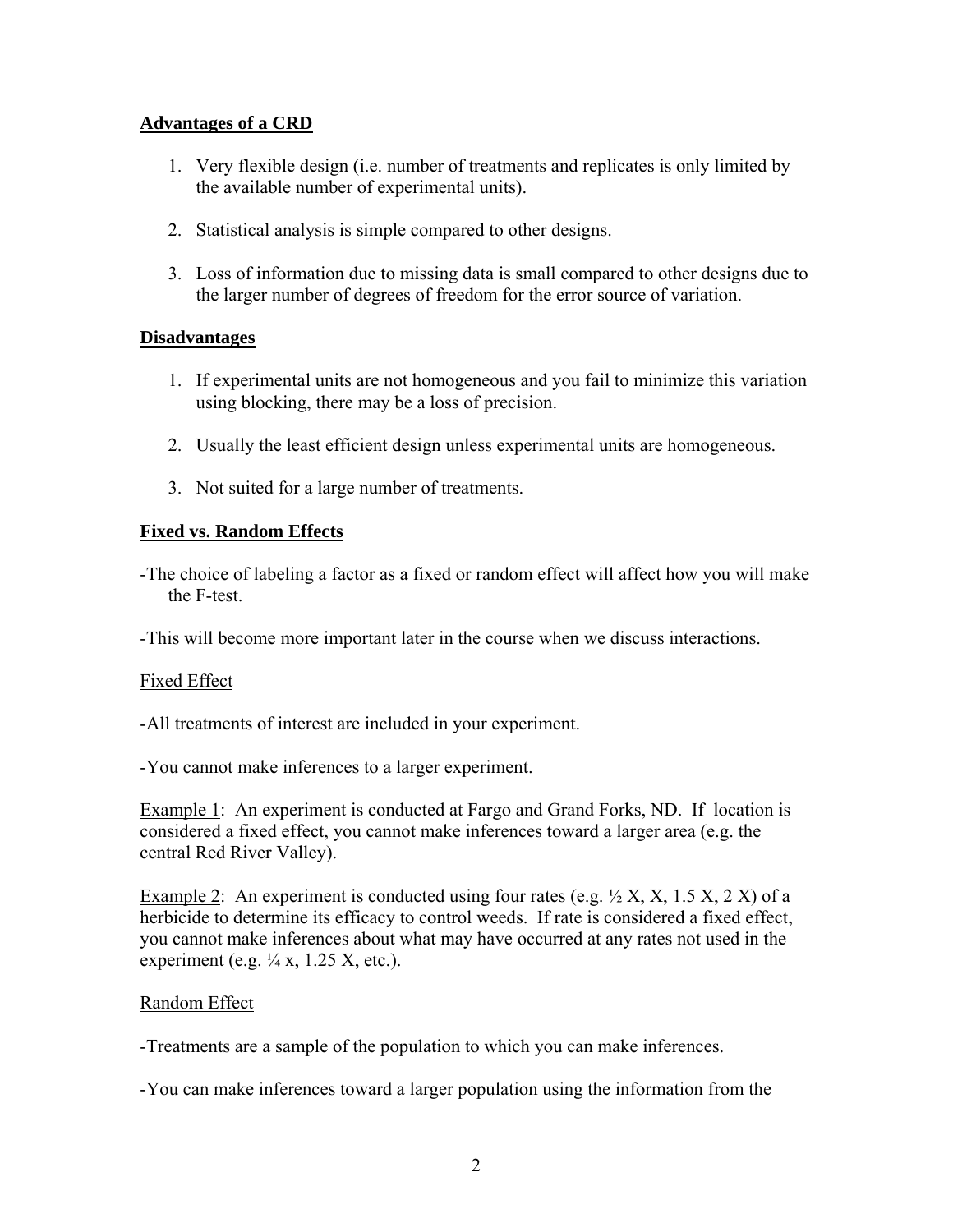analyses.

Example 1: An experiment is conducted at Fargo and Grand Forks, ND. If location is considered a random effect, you can make inferences toward a larger area (e.g. you could use the results to state what might be expected to occur in the central Red River Valley).

Example 2: An experiment is conducted using four rates (e.g.  $\frac{1}{2}$  X, X, 1.5 X, 2 X) of an herbicide to determine its efficacy to control weeds. If rate is considered a random effect, you can make inferences about what may have occurred at rates not used in the experiment (e.g.  $\frac{1}{4}$  x, 1.25 X, etc.).

### **Analysis of the Fixed Effects Model**

Notation

- Statistical notation can be confusing, but use of the Y-dot notation can help simplify things.
- The dot in the Y-dot notation implies summation across over the subscript it replaces.
- For example,

 $\overline{y}_n = y_n/N$  = Experiment mean, where N = total number of observations in the experiment. Experiment total, where  $a =$  number of treatments  $\overline{y}_i = y_i / n =$  Treatment mean Treatment total, where  $n =$  number of observations in a treatment  $=\sum_{i=1}^{a} \sum_{j=1} y_{ij}$  = Experiment total, where a = 1  $y_{ij}$  = Treatment total, where n =  $y = \sum_{i=1}^{a} \sum y_i$  $y_i = \sum y_i$ *n j ij a i .. n j i*.  $\sum$  *j ij* 

### **Linear Additive Model for the CRD**

 $Y_{ii} = \mu + \tau_i + \varepsilon_{ii}$ 

where:  $Y_{ij}$  is the j<sup>th</sup> observation of the i<sup>th</sup> treatment,

 $\mu$  is the population mean,

- $\tau_i$  is the treatment effect of the i<sup>th</sup> treatment, and
- $\varepsilon_{ii}$  is the random error.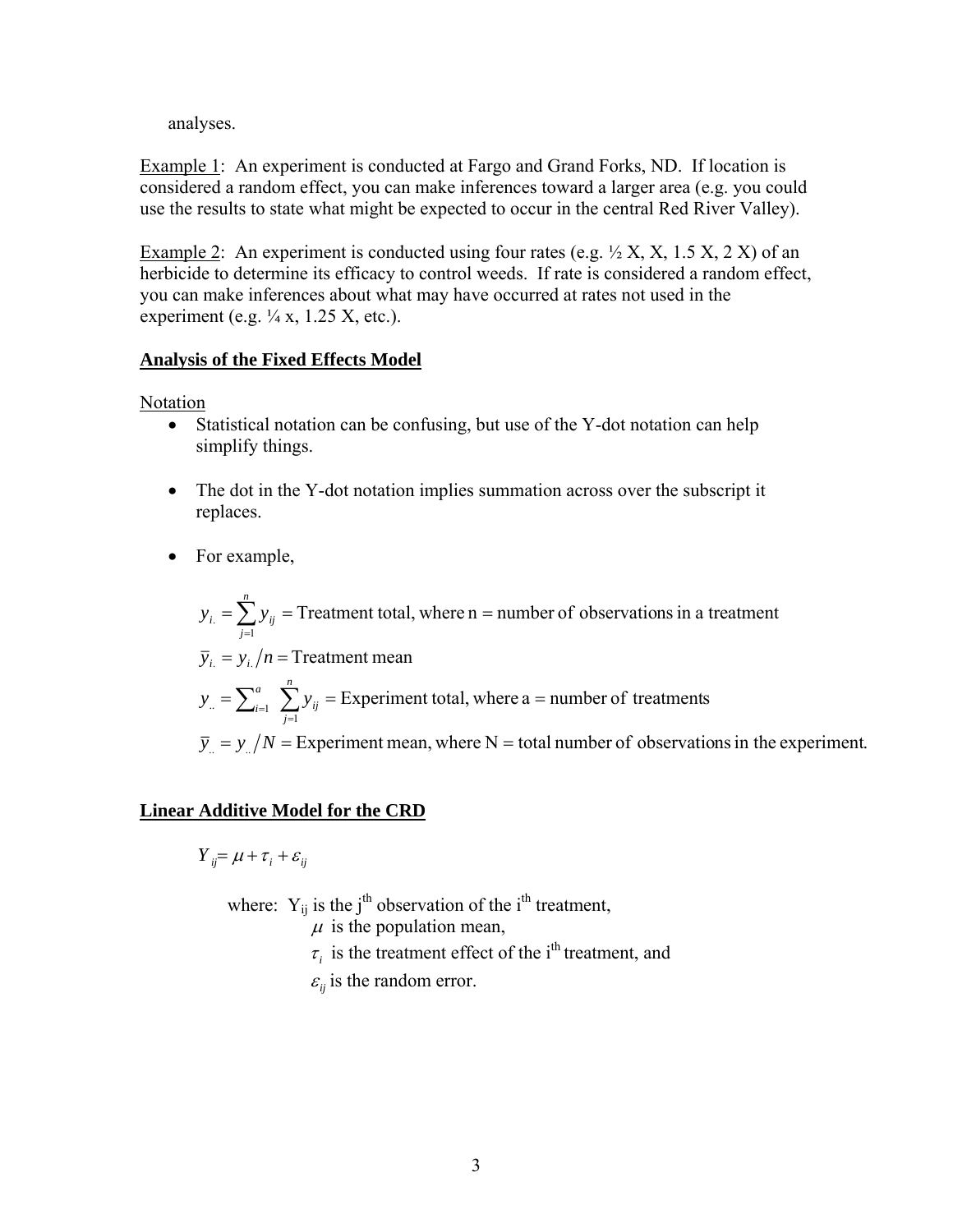|              | Treatment 1 | Treatment 2 | Treatment 3 |                                  |
|--------------|-------------|-------------|-------------|----------------------------------|
|              |             |             |             |                                  |
|              |             |             |             |                                  |
|              |             |             |             |                                  |
|              |             |             |             | $Y_{\dots} = 72$                 |
|              |             |             |             | $\overline{Y}_{\cdot \cdot} = 8$ |
| $Y_{i.} - Y$ | - 1         |             |             |                                  |

-Using this model we can estimate  $\tau_i$  or  $\varepsilon_{ij}$  for any observation if we are given Y<sub>ij</sub> and  $\mu$ .

-We can now write the linear model for each observation ( $Y_{ij}$ ).

-Write in  $\mu$  for each observation.

Example

|                                   | Treatment 1 | Treatment 2 | Treatment 3 |                                  |
|-----------------------------------|-------------|-------------|-------------|----------------------------------|
|                                   | $4 = 8$     | $9 = 8$     | $8 = 8$     |                                  |
|                                   | $5 = 8$     | $10 = 8$    | $11 = 8$    |                                  |
|                                   | $6 = 8$     | $11 = 8$    | $8 = 8$     |                                  |
|                                   |             | 30          |             | $Y_{.} = 72$                     |
| $\overline{Y}_{i.}$               |             |             |             | $\overline{Y}_{\cdot \cdot} = 8$ |
| $\overline{Y}_i - \overline{Y}_i$ | -3          |             |             |                                  |

-Write in the respective  $\tau_i$  for each observation where  $\tau_i = \overline{Y}_{i} - \overline{Y}_{i}$ .

|           | Treatment 1 | Treatment 2  | Treatment 3  |                                  |
|-----------|-------------|--------------|--------------|----------------------------------|
|           | $4 = 8 - 3$ | $9 = 8 + 2$  | $8 = 8 + 1$  |                                  |
|           | $5 = 8 - 3$ | $10 = 8 + 2$ | $11 = 8 + 1$ |                                  |
|           | $6 = 8 - 3$ | $11 = 8 + 2$ | $8 = 8 + 1$  |                                  |
|           |             | 30           | 27           | $Y_{0} = 72$                     |
|           |             | 10           |              | $\overline{Y}_{\cdot \cdot} = 8$ |
| $Y_i - Y$ | -3          |              |              |                                  |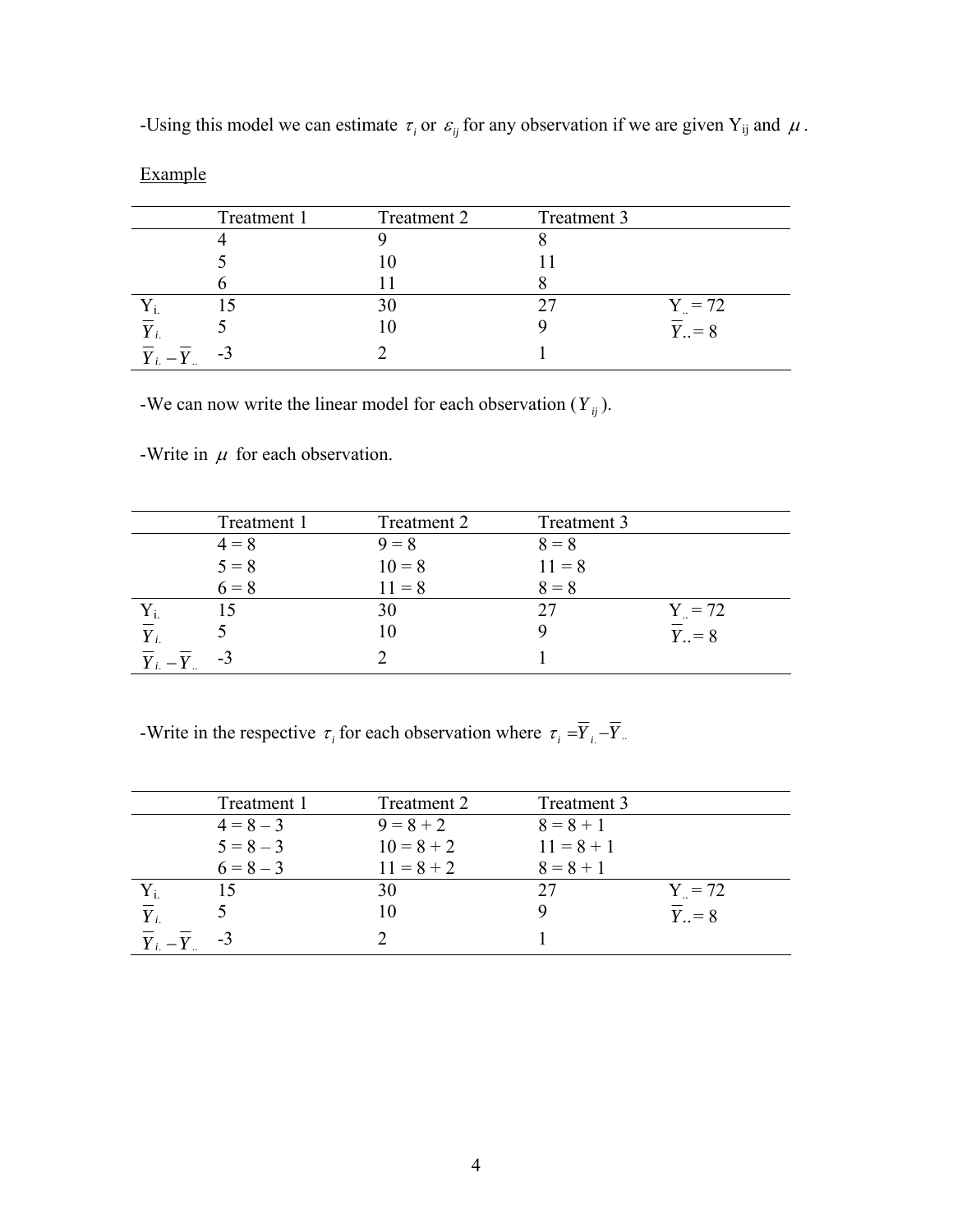-Write in the  $\varepsilon_{ij}$  for each observation.

|                                   | Treatment 1     | Treatment 2      | Treatment 3      |                        |
|-----------------------------------|-----------------|------------------|------------------|------------------------|
|                                   | $4 = 8 - 3 - 1$ | $9 = 8 + 2 - 1$  | $8 = 8 + 1 - 1$  |                        |
|                                   | $5 = 8 - 3 + 0$ | $10 = 8 + 2 + 0$ | $11 = 8 + 1 + 2$ |                        |
|                                   | $6 = 8 - 3 + 1$ | $11 = 8 + 2 + 1$ | $8 = 8 + 1 - 1$  |                        |
| $Y_i$                             |                 | 30               |                  | $Y = 72$               |
| $\overline{Y}_i$                  |                 |                  |                  | $\overline{Y}_{1} = 8$ |
| $\overline{Y}_i - \overline{Y}_i$ | $-3$            |                  |                  |                        |

-Note for each treatment  $\sum \varepsilon_{ij} = 0$ .

- -If you are asked to solve for  $\tau_3$ , what is the answer?
- -If you are asked to solve for  $\varepsilon_{23}$ , what is the answer?
- -Question: If you are given just the treatment totals  $(Y_i, 's)$ , how would you fill in the values for each of the observations such that the Error  $SS = 0$ .

Answer: Remember that the Experimental Error is the failure of observations treated alike to be the same. Therefore, if all treatments have the same value in each replicate, the Experimental Error SS =0.

#### Example

Given the following information, fill in the values for all  $Y_{ij}$ 's such that the Experimental Error  $SS = 0$ .

| Treatment 1 | Treatment 2 | Treatment 3 |          |
|-------------|-------------|-------------|----------|
|             |             |             |          |
|             |             |             |          |
|             |             |             |          |
|             |             |             | $Y = 72$ |
|             |             |             | $= 8$    |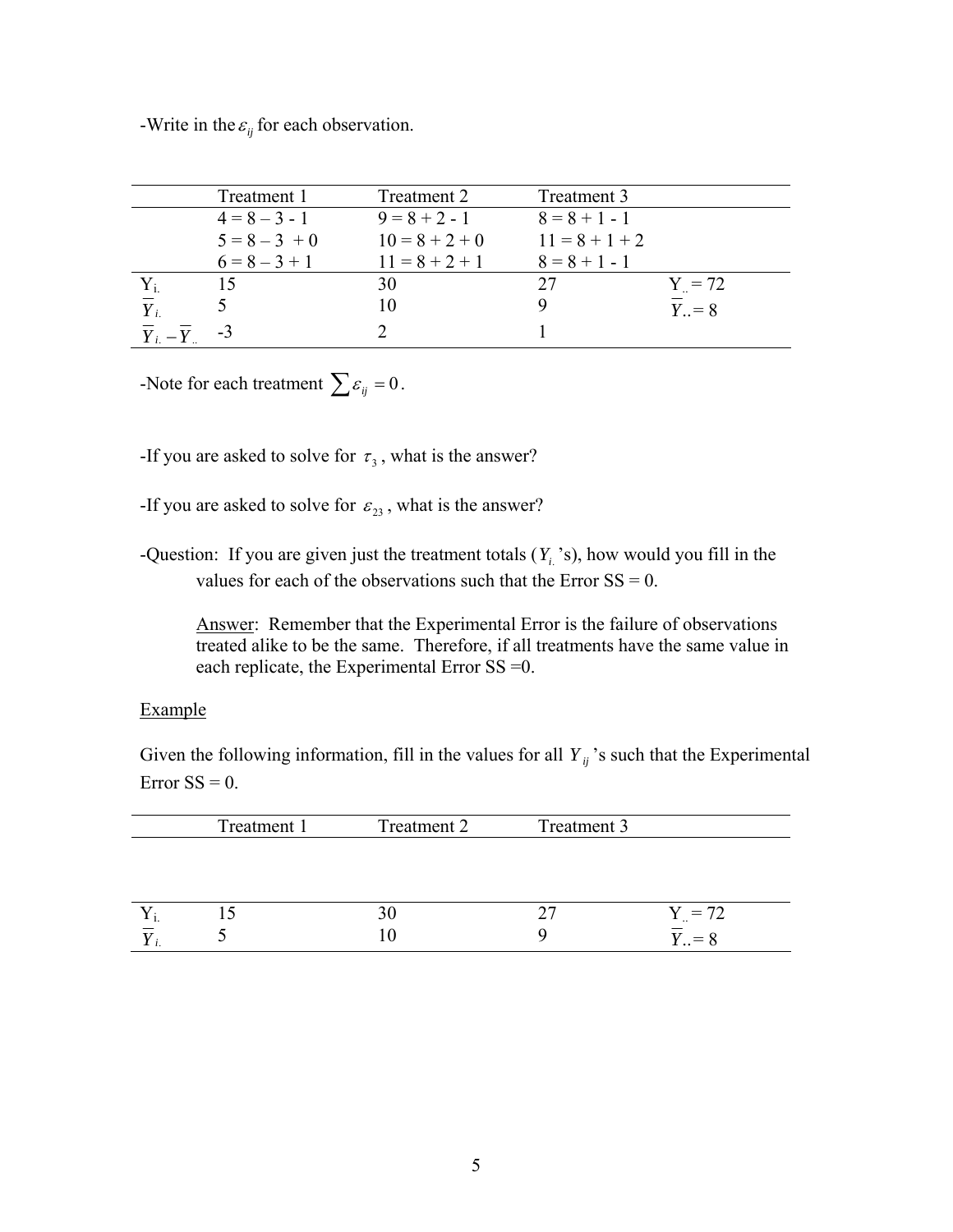Answer

| Treatment 1 | Treatment 2 | Treatment 3 |                     |
|-------------|-------------|-------------|---------------------|
|             |             |             |                     |
|             |             |             |                     |
|             |             |             |                     |
|             |             |             | $Y = 72$            |
|             |             |             | $\angle$ = $\angle$ |

- Note in the previous two examples that  $\sum \tau_i = 0$ . This is true for all situations.
- Given equals the experiment mean).  $t_{\text{max}} = \mu$  (i.e., the sum of the treatment means divided by the number of treatments  $H_A$ :  $\mu_i \neq \mu_i$  for at least one pair of treatments (i, i<sup>t</sup>)  $H_0$  :  $\mu_1 = \mu_2 = ... = \mu_t$ μ  $\sum_{i=1}^{n} \mu_i$ *t t i i*

• This definition implies that 
$$
\sum_{i=1}^{t} \tau_i = 0 = (\overline{Y}_{i.} - \overline{Y}_{i.})
$$
.

• The hypothesis written above can be rewritten in terms of the treatment effects  $\tau_i$  as:

 $H_A$ :  $\tau_i \neq 0$  for at least i.  $H_0: \tau_1 = \tau_2 = ... = \tau_a = 0$ 

• Thus, when we are testing the null hypothesis that all treatments means are the same, we are testing at the same time the null hypothesis that all treatment effects,  $\tau_i$  are zero.

### **Partitioning the Total Sum of Squares**

- Remember that:  $\varepsilon_{ij} = (Y_{ij} - \overline{Y}_{i.})$  $\tau_i = (\overline{Y}_i - \overline{Y}_i)$  $\mu = \overline{Y}$
- Thus,  $Y_{ij} = \mu + \tau_i + \varepsilon_{ij}$  can be rewritten as:  $Y_{ij} = \overline{Y}_i + (\overline{Y}_i \overline{Y}_i) + (Y_{ij} \overline{Y}_i)$ .
- The Analysis of Variance is derived from the partitioning of the corrected Total Sum of Squares.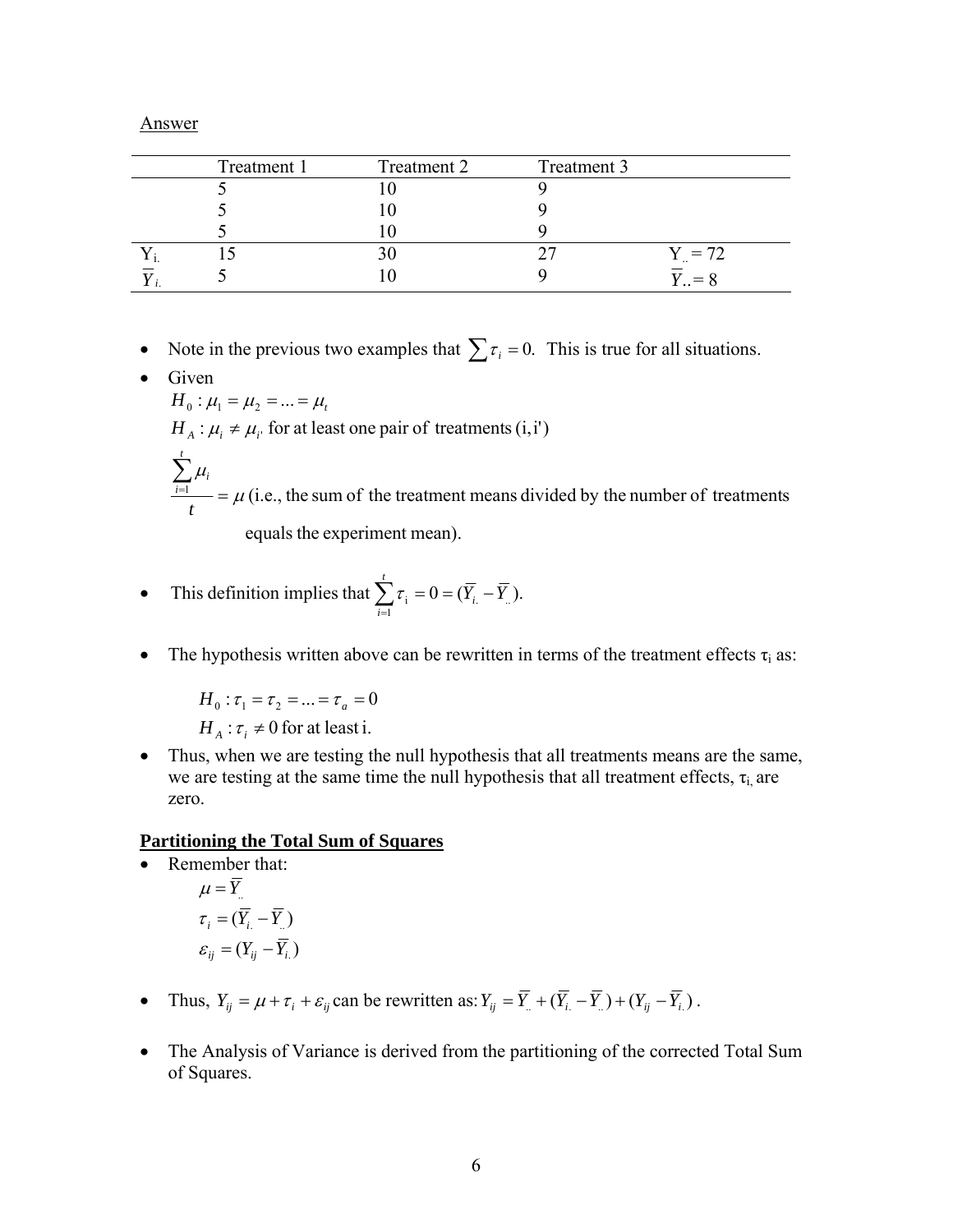Total Sum of Squares =  $\sum \sum (Y_{ii} - \overline{Y})$ 1 2 .. t  $i=1$ *r j*  $=\sum_{i=1}^{\infty}$   $\sum_{j=1}^{\infty} (Y_{ij}-\bar{Y})$ 

*and*

$$
\sum_{i=1}^{t} \sum_{j=1}^{r} (Y_{ij} - \overline{Y}_{..})^2 = \sum_{i=1}^{a} \sum_{j=1}^{n} [(\overline{Y}_{i.} - \overline{Y}_{..}) + (Y_{ij} - \overline{Y}_{i.})]^2
$$

$$
=r\sum_{i=1}^t (\overline{Y}_{i.} - \overline{Y}_{.})^2 + \sum_{i=1}^t \sum_{j=1}^r (Y_{ij} - \overline{Y}_{i.})^2 + 2\sum_{i=1}^t \sum_{j=1}^r (\overline{Y}_{i.} - \overline{Y}_{.})(Y_{ij} - \overline{Y}_{i.})
$$

The last term of the equation equals zero because  $\sum_{j=1}(Y_{ij}-\overline{Y}_{i.})=\sum\varepsilon_{ij}=0$ 1 . $J = \triangle G_{ij}$ *r j*  $(Y_{ij} - \overline{Y}_{i.}) = \sum \varepsilon_{ij} = 0$ .

Thus, 
$$
\sum_{i=1}^{t} \sum_{j=1}^{r} (Y_{ij} - \overline{Y}_{..})^2 = r \sum_{i=1}^{t} (\overline{Y}_{i.} - \overline{Y}_{..})^2 + \sum_{i=1}^{t} \sum_{j=1}^{r} (Y_{ij} - \overline{Y}_{i..})^2
$$
, which is

Total Sum of Squares = Treatment Sum of Squares + Error Sum of Squares

### **ANOVA for Any Number of Treatments with Equal Replication**

Given the following data:

|                    |       | Treatment |       |           |
|--------------------|-------|-----------|-------|-----------|
| Replicate          |       |           | C     |           |
|                    | 23    | 42        | 47    |           |
| 2                  | 36    | 26        | 43    |           |
| 3                  | 31    | 47        | 43    |           |
|                    | 33    | 34        | 39    |           |
| $Y_{i.}$           | 123   | 149       | 172   | $Y = 444$ |
| $\boldsymbol{V}^2$ | 3,875 | 5,805     | 7,428 |           |

Step 1. Write the hypotheses to be tested.

 $\mu_1 \neq \mu_2 \neq \mu_3$  $\mu_1 \neq \mu_2 = \mu_3$  $H_A$  :  $\mu_1 = \mu_2 \neq \mu_3$  $H_o: \mu_1 = \mu_2 = \mu_3$ *or or*

| $Ho$ : All three means are equal.                                       |
|-------------------------------------------------------------------------|
| $H_A$ : At least one of the means is different from<br>the other means. |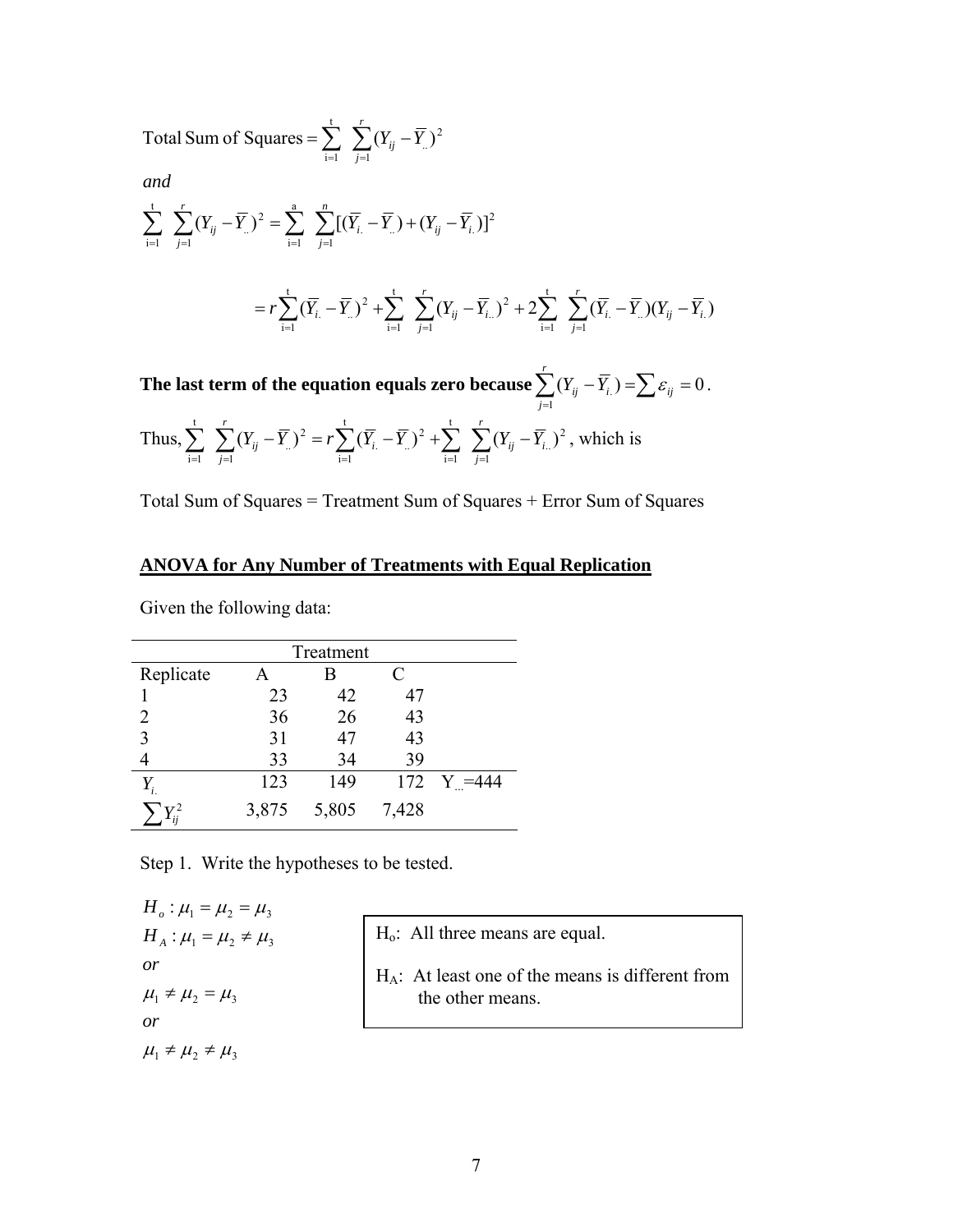Step 2. Calculate the Correction Factor.

$$
CF = \frac{Y^2}{rt} = \frac{444^2}{4*3} = 16,428.0
$$

Step 3. Calculate the Total SS

$$
TotalSS = \sum Y_{ij}^{2} - CF
$$
  
=  $(23^{2} + 36^{2} + 31^{2} + ... + 39^{2}) - CF$   
= 17,108 - 16,428  
= 680.0

Step 4. Calculate the Treatment SS (TRT SS)

$$
TRTSS = \sum \frac{Y_i^2}{r} - CF
$$
  
=  $\left(\frac{123^2}{4} + \frac{149^2}{4} + \frac{172^2}{4}\right) - 16,428$   
= 16728.5 - 16428.0  
= 300.5

Step 5. Calculate the Error SS

Error SS = Total SS – Treatment SS

$$
= 680 - 300.5
$$

$$
= 379.5
$$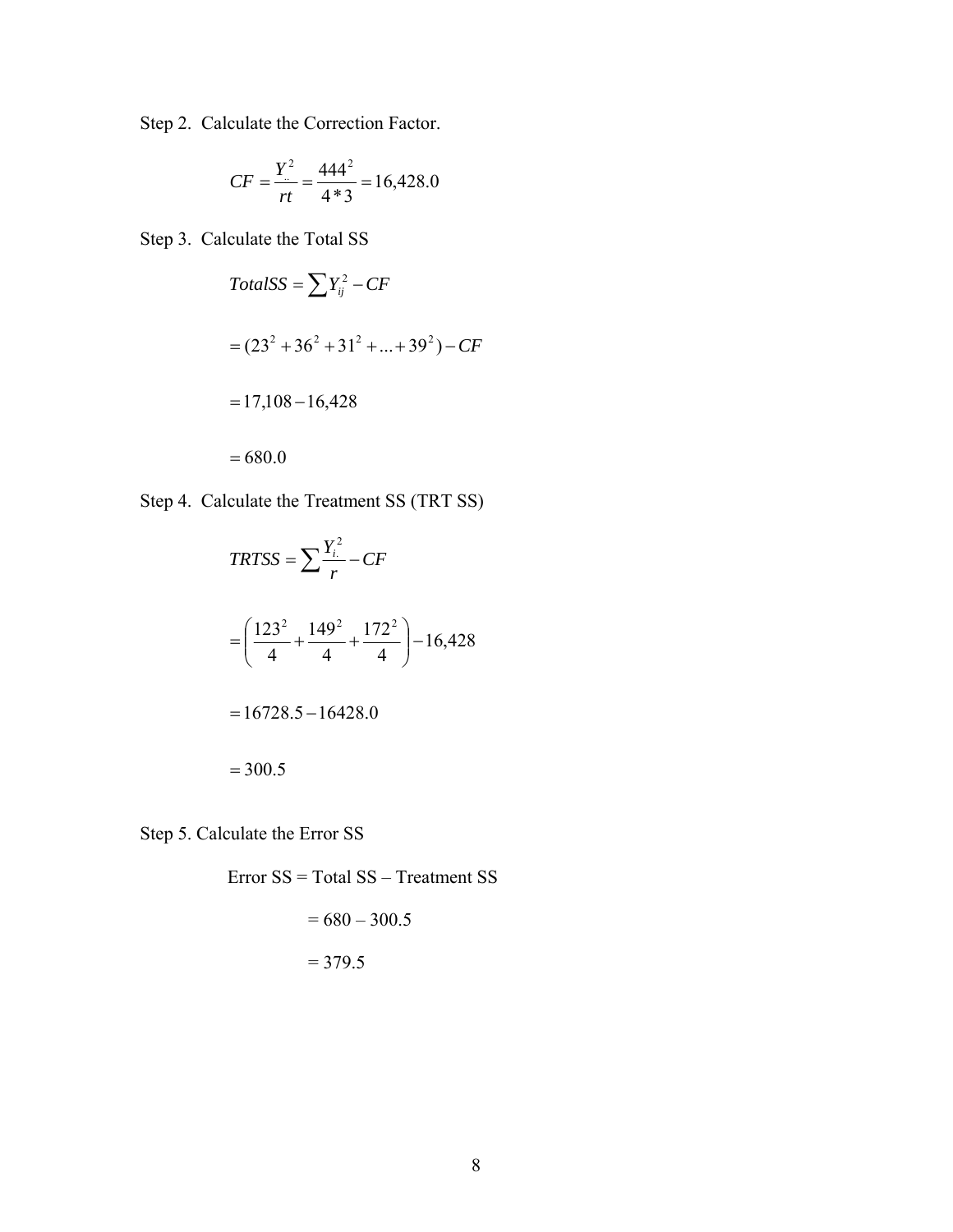Step 6. Complete the ANOVA table

| Sources of variation |              | SS    | MS     |              |
|----------------------|--------------|-------|--------|--------------|
| Treatment            | $t - 1 = 2$  | 300.5 | 150.25 | $3.563^{NS}$ |
| Error                | $t(r-1) = 9$ | 379.5 | 42.167 |              |
| Total                | $rt-1 = 11$  | 680.0 |        |              |

Step 7. Look up Table F-values.

 $F_{0.05;2,9} = 4.26$  $F_{0.01;2,9} = 8.02$ 

Step 8. Make conclusions.



-Since F-calc  $(3.563)$  < 4.26 we fail to reject Ho:  $\mu_1 = \mu_2 = \mu_3$  at the 95% level of confidence. -Since F-calc  $(3.563) < 8.02$  we fail to reject Ho:  $\mu_1 = \mu_2 = \mu_3$  at the 99% level of confidence.

Step 9. Calculate Coefficient of Variation (CV).

$$
\%CV = \frac{s}{Y} * 100
$$
  
Remember that the Error MS = s<sup>2</sup>.  

$$
\%CV = \frac{\sqrt{42.167}}{\left(\frac{444}{4 * 3}\right)} * 100
$$
  

$$
= (6.494/37) * 100
$$
  

$$
= 17.6\%
$$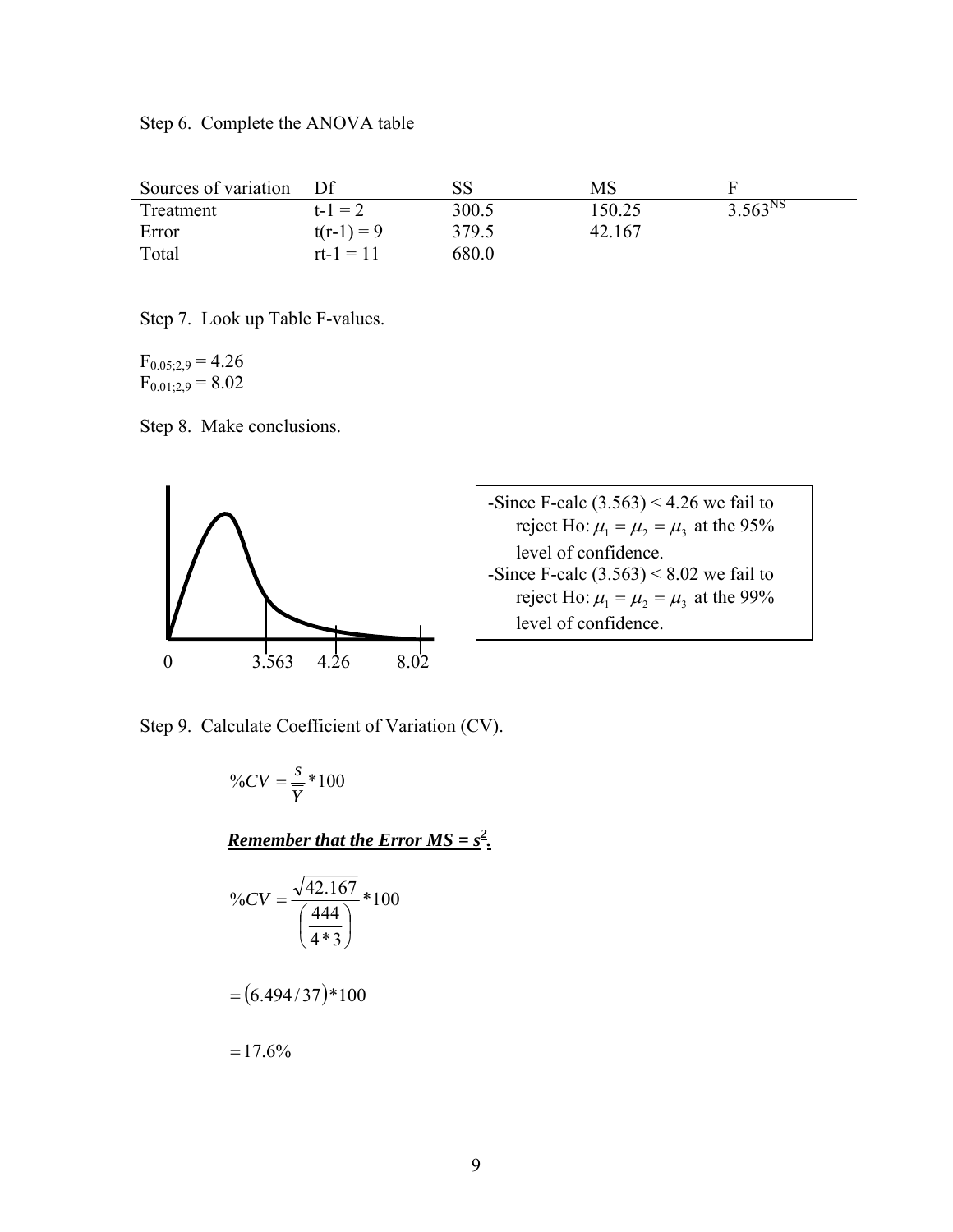| Treatment      |       |      |       |     |            |  |  |  |
|----------------|-------|------|-------|-----|------------|--|--|--|
| Replicate      | A     | В    |       | D   |            |  |  |  |
|                | 2.0   | 1.7  | 2.0   | 2.1 |            |  |  |  |
| 2              | 2.2   | 1.9  | 2.4   | 2.2 |            |  |  |  |
| 3              | 1.8   | 1.5  | 2.7   | 2.2 |            |  |  |  |
|                | 2.3   |      | 2.5   | 1.9 |            |  |  |  |
| 5              | 1.7   |      | 2.4   |     |            |  |  |  |
| $Y_{i.}$       | 10    | 5.1  | 12    | 8.4 | $Y = 35.5$ |  |  |  |
| $\mathbf{v}^2$ | 20.26 | 8.75 | 29.06 | 177 |            |  |  |  |

Given the following data:

Step 1. Write the hypotheses to be tested.

 $H_o: \mu_1 = \mu_2 = \mu_3 = \mu_4$ 

HA: At least one of the means is different from one of the other means.

Step 2. Calculate the Correction Factor.

$$
CF = \frac{Y^2}{\sum r_i} = \frac{35.5^2}{17} = 74.132
$$

Step 3. Calculate the Total SS

$$
TotalSS = \sum Y_{ij}^{2} - CF
$$
  
=  $(2.0^{2} + 2.2^{2} + 1.8^{2} + ... + 1.9^{2}) - CF$   
=  $75.77 - 74.132$   
= 1.638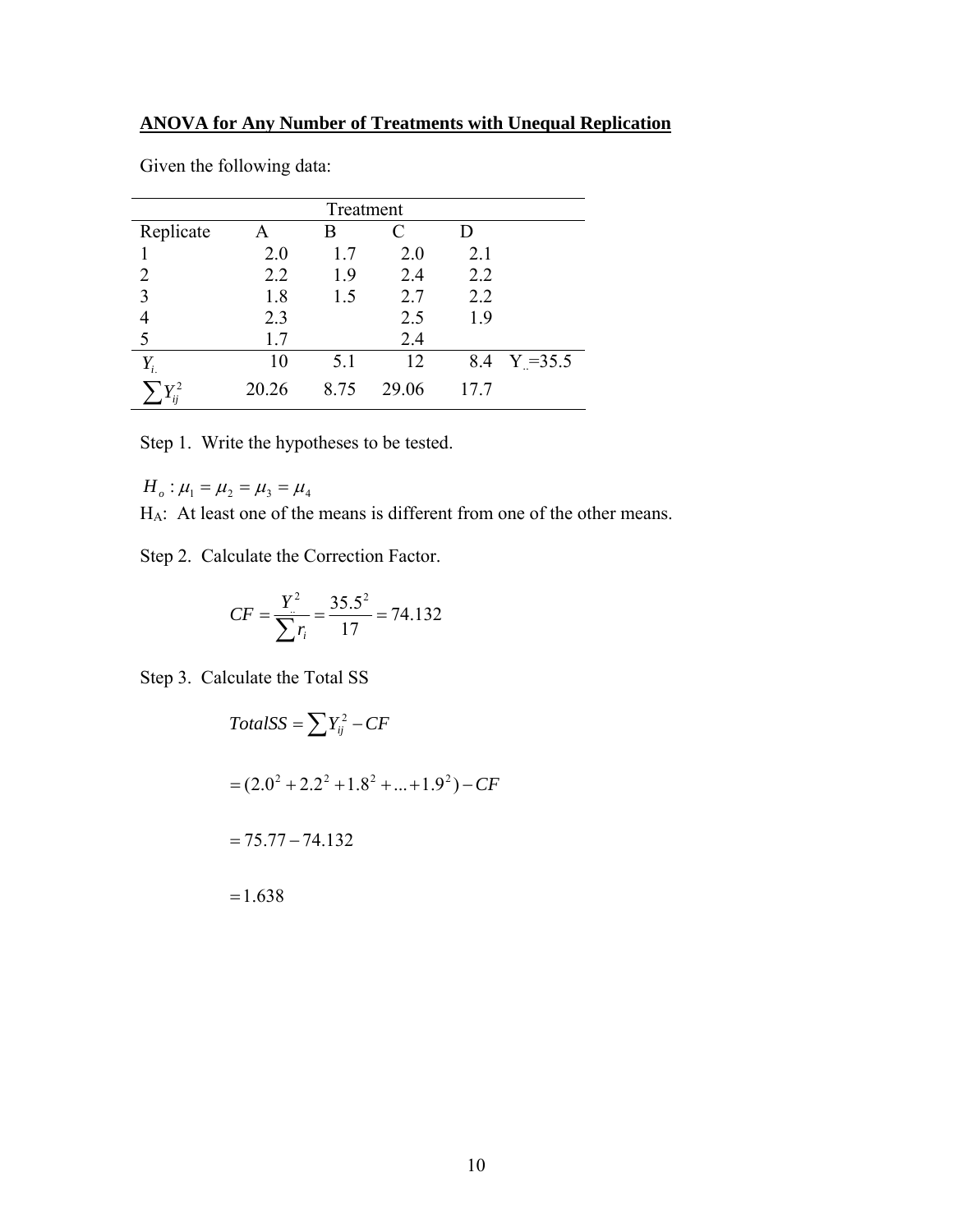Step 4. Calculate the Treatment SS (TRT SS)

$$
TRTSS = \sum \frac{Y_i^2}{r_i} - CF
$$
  
=  $\left(\frac{10^2}{5} + \frac{5.1^2}{3} + \frac{12^2}{5} + \frac{8.4^2}{4}\right) - 74.132$   
= 75.110 - 74.132  
= 0.978

Step 5. Calculate the Error SS

Error SS = Total SS – Treatment SS

$$
= 1.638 - 0.978
$$

$$
= 0.660
$$

Step 6. Complete the ANOVA table

| Sources of variation Df |                                              |       | MS    |                      |
|-------------------------|----------------------------------------------|-------|-------|----------------------|
| Treatment               | $t-1=3$                                      | 0.978 |       | $0.326$ $6.392^{**}$ |
| Error                   | By subtraction $= 13$                        | 0.660 | 0.051 |                      |
| Total                   | Total number of observations $-1 = 16$ 1.638 |       |       |                      |

Step 7. Look up Table F-values.

 $F_{0.05;3,13} = 3.41$  $F_{0.01;3,13} = 5.74$ 

Step 8. Make conclusions.



- Since F-calc  $(6.392) > 3.41$  we reject Ho:  $\mu_1 = \mu_2 = \mu_3 = \mu_4$  at the 95% level of confidence.
- Since F-calc  $(6.392) > 5.74$  we reject Ho:  $\mu_1 = \mu_2 = \mu_3 = \mu_4$  at the 99% level of confidence.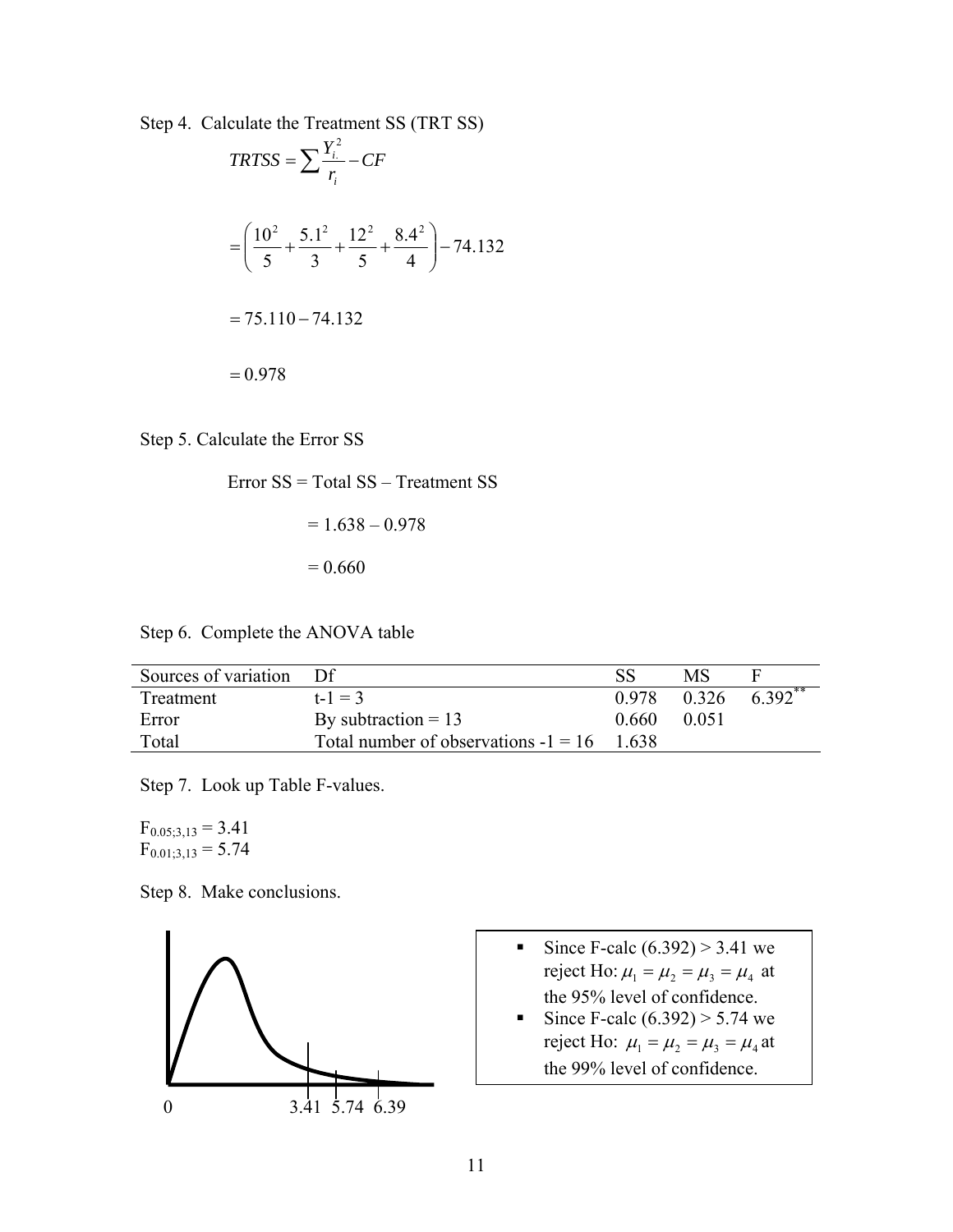Step 9. Calculate Coefficient of Variation (CV).

$$
\%CV = \frac{s}{\overline{Y}} * 100
$$

**Remember that the Error MS =**  $s^2$ **.** 

$$
\%CV = \frac{\sqrt{0.051}}{\left(\frac{35.5}{17}\right)} * 100
$$

$$
= (0.2259/2.088)*100
$$

 $=10.82%$ 

### **ANOVA with Sampling (Equal Number of Samples Per Experimental Unit)**

Linear Model  $Y_{ijk} = \mu + \tau_i + \varepsilon_{ij} + \delta_{ijk}$ 

Where:  $Y_{ijk}$  is the k<sup>th</sup> sample of the j<sup>th</sup> observation of the i<sup>th</sup> treatment,  $\mu$  is the population mean,

- $\tau_i$  is the treatment effect of the i<sup>th</sup> treatment,
- $\varepsilon_{ij}$  is the random error, and
- $\delta_{ijk}$  is the sampling error.

#### ANOVA table

| <b>SOV</b>         | D£                 |                                    |
|--------------------|--------------------|------------------------------------|
| Treatment          | t-1                | Treatment MS/Experimental Error MS |
| Experimental error | $(tr-1) - (t-1)$   |                                    |
| Sampling Error     | $(trs-1) - (tr-1)$ |                                    |
| Total              | trs-1              |                                    |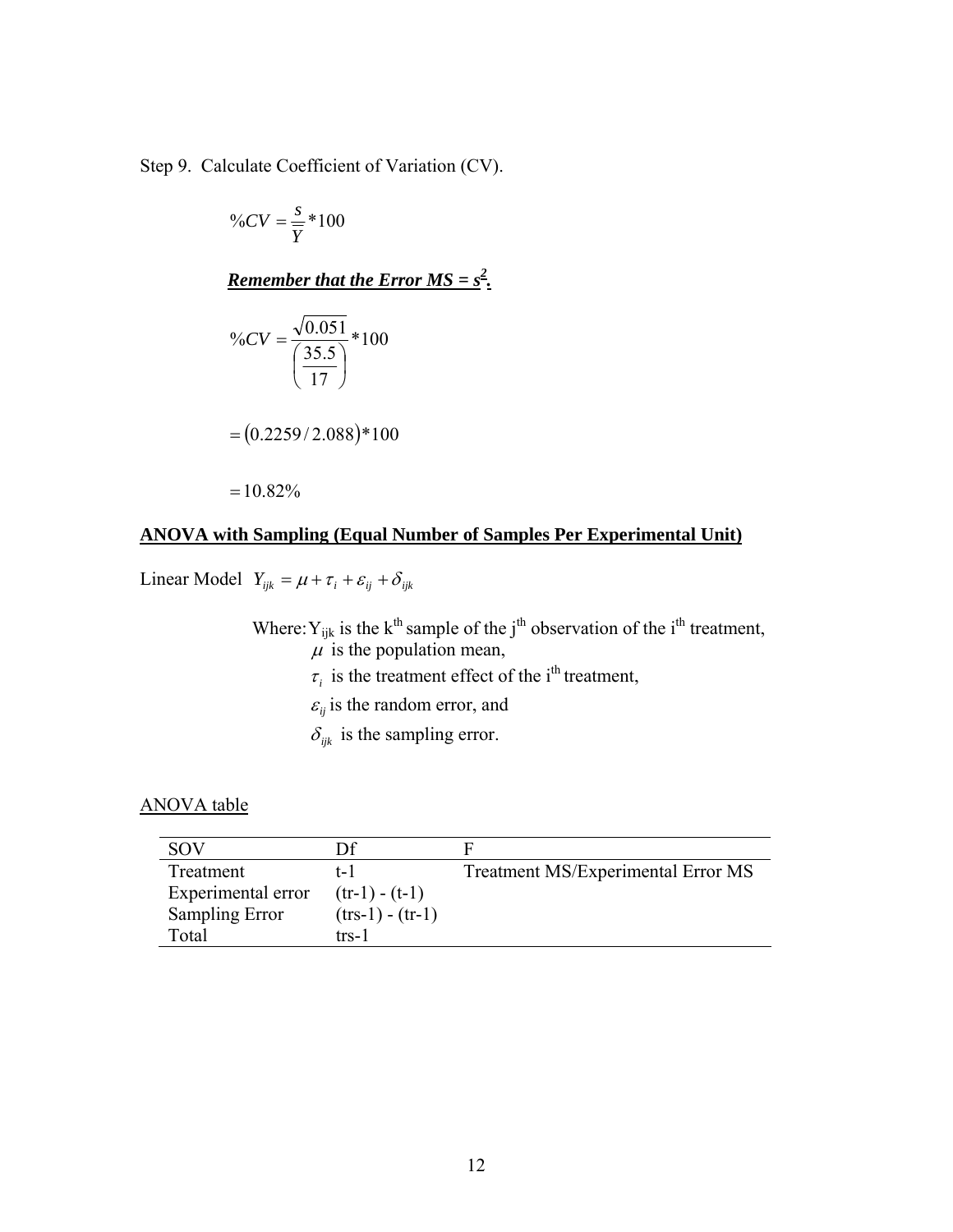#### Facts about ANOVA with Sampling

-There are two sources of variation that contribute to the variance appropriate to comparisons among treatment means.

- 1. Sampling Error = variation among sampling units treated alike  $(\sigma_s^2)$ .
- 2. Experimental Error = variation among experimental units treated alike  $(\sigma_s^2 + r\sigma_E^2)$ .

-The Experimental Error MS is expected to be larger than the Sampling Error MS.

- -If the Experimental Error variance component is not important, the Sampling Error MS and the Experimental Error MS will be of the same order of magnitude.
- -If the Experimental Error variance component is important, the Experimental Error MS will be much larger than the Sampling Error MS.

Example

|           | Temperature |                |      |              |            |      |              |            |      |  |
|-----------|-------------|----------------|------|--------------|------------|------|--------------|------------|------|--|
|           | $8^{\circ}$ |                |      | $12^{\circ}$ |            |      | $16^{\circ}$ |            |      |  |
|           |             | Pot number     |      |              | Pot number |      |              | Pot number |      |  |
| Plant     |             | $\overline{2}$ | 3    |              | 2          | 3    |              | 2          |      |  |
|           | 3.5         | 2.5            | 3.0  | 5.0          | 3.5        | 4.5  | 5.0          | 5.5        | 5.5  |  |
|           | 4.0         | 4.5            | 3.0  | 5.5          | 3.5        | 4.0  | 4.5          | 6.0        | 4.5  |  |
|           | 3.0         | 5.5            | 2.5  | 4.0          | 3.0        | 4.0  | 5.0          | 5.0        | 6.5  |  |
| 4         | 4.5         | 5.0            | 3.0  | 3.5          | 4.0        | 5.0  | 4.5          | 5.0        | 5.5  |  |
| $Y_{ij.}$ | 15.0        | 17.5           | 11.5 | 18.0         | 14.0       | 17.5 | 19.0         | 21.5       | 22.0 |  |
|           |             | 44.0           |      |              | 49.5       |      |              | 62.5       |      |  |
| $=156.0$  |             |                |      |              |            |      |              |            |      |  |

Note  $i =$  treatment,  $j =$  replicate, and  $k =$  sample.

Step 1. Calculate correction factor:

$$
\frac{Y_{\dots}^2}{rts} = \frac{156^2}{3(3)(4)} = 676
$$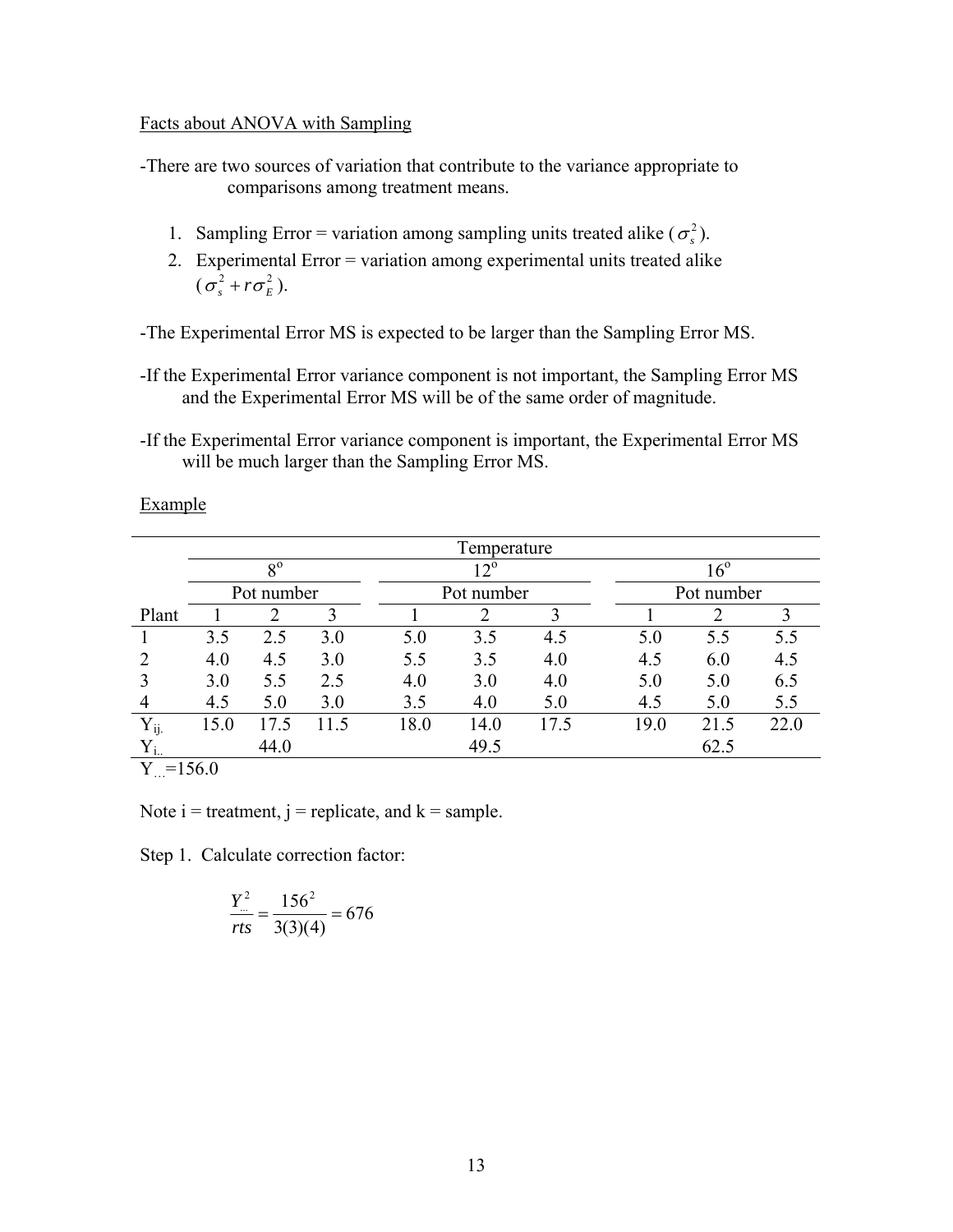Step 2. Calculate the Total SS:

$$
TotalSS = \sum Y_{ijk}^{2} - CF
$$
  
=  $(3.5^{2} + 4.0^{2} + 3.0^{2} + ... + 5.5^{2}) - CF$   
= 712.5 - 676.0  
= 36.5

Step 3. Calculate the Treatment SS:

$$
TreatmentsS = \sum \frac{Y_{i..}^2}{rs} - CF
$$
  
=  $\left(\frac{44^2}{3(4)} + \frac{49.5^2}{(3(4)} + \frac{62.5^2}{3(4)}\right) - 676.0$   
= 691.04 - 676.0  
= 15.042

Step 4. Calculate the SS Among Experimental Units Total (SSAEUT)

$$
SSAEUT = \sum \frac{Y_{ij.}^2}{s} - CF
$$
  
=  $\left(\frac{15^2}{4} + \frac{17.5^2}{4} + \frac{11.5^2}{4} + ... + \frac{22.0^2}{4}\right) - 676.0$   
= 699.25 - 676.0  
= 23.25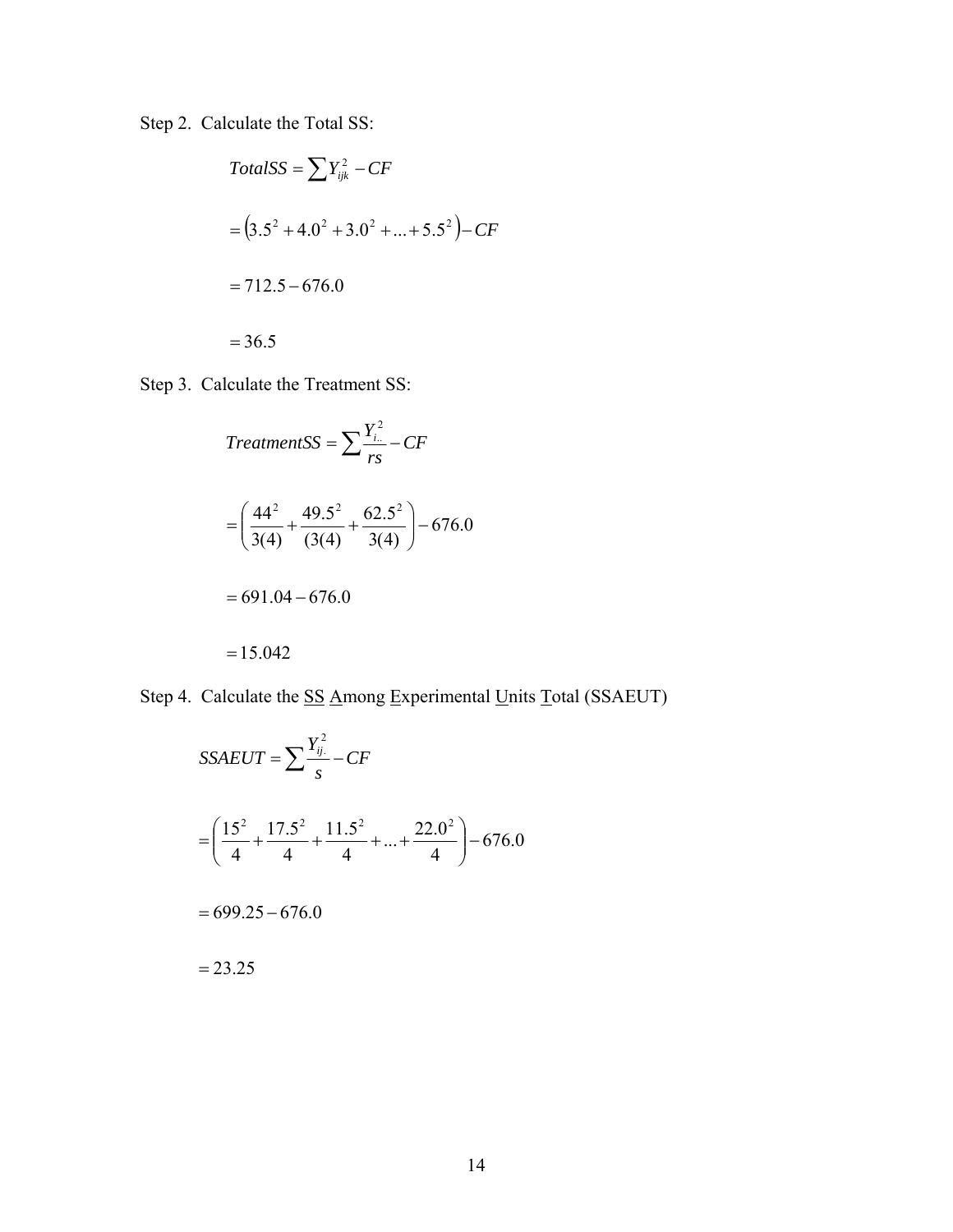Step 5. Calculate the Experimental Error SS:

Experimental Error SS = SSAEUT – SS TRT

 $= 23.25 - 15.042$ 

Step 6. Calculate the Sampling Error SS:

 $= 8.208$ 

Sampling Error SS = Total SS – SSAEUT

 $= 36.5 - 23.25$ 

 $= 13.25$ 

Step 7. Complete the ANOVA Table:

| <b>SOV</b>                | Df                      |        | MS    |       |
|---------------------------|-------------------------|--------|-------|-------|
| Treatment                 | $t - 1 = 2$             | 15.042 | 7.521 | 5.498 |
| <b>Experimental Error</b> | $(tr-1) - (t-1) = 6$    | 8.208  | 1.368 |       |
| Sampling Error            | $(trs-1) - (tr-1) = 27$ | 13.25  |       |       |
| Total                     | $\text{trs-1} = 35$     | 36.5   |       |       |

Step 8 Look up Table F-values.

 $F_{0.05;2,6} = 5.14$  $F_{0.01,2,6} = 10.92$ 

Step 8. Make conclusions.



- Since F-calc  $(5.498) > 5.14$  we reject Ho: at the 95% level of confidence.
- Since F-calc  $(5.498) < 10.92$  we fail to reject Ho: at the 99% level of confidence.